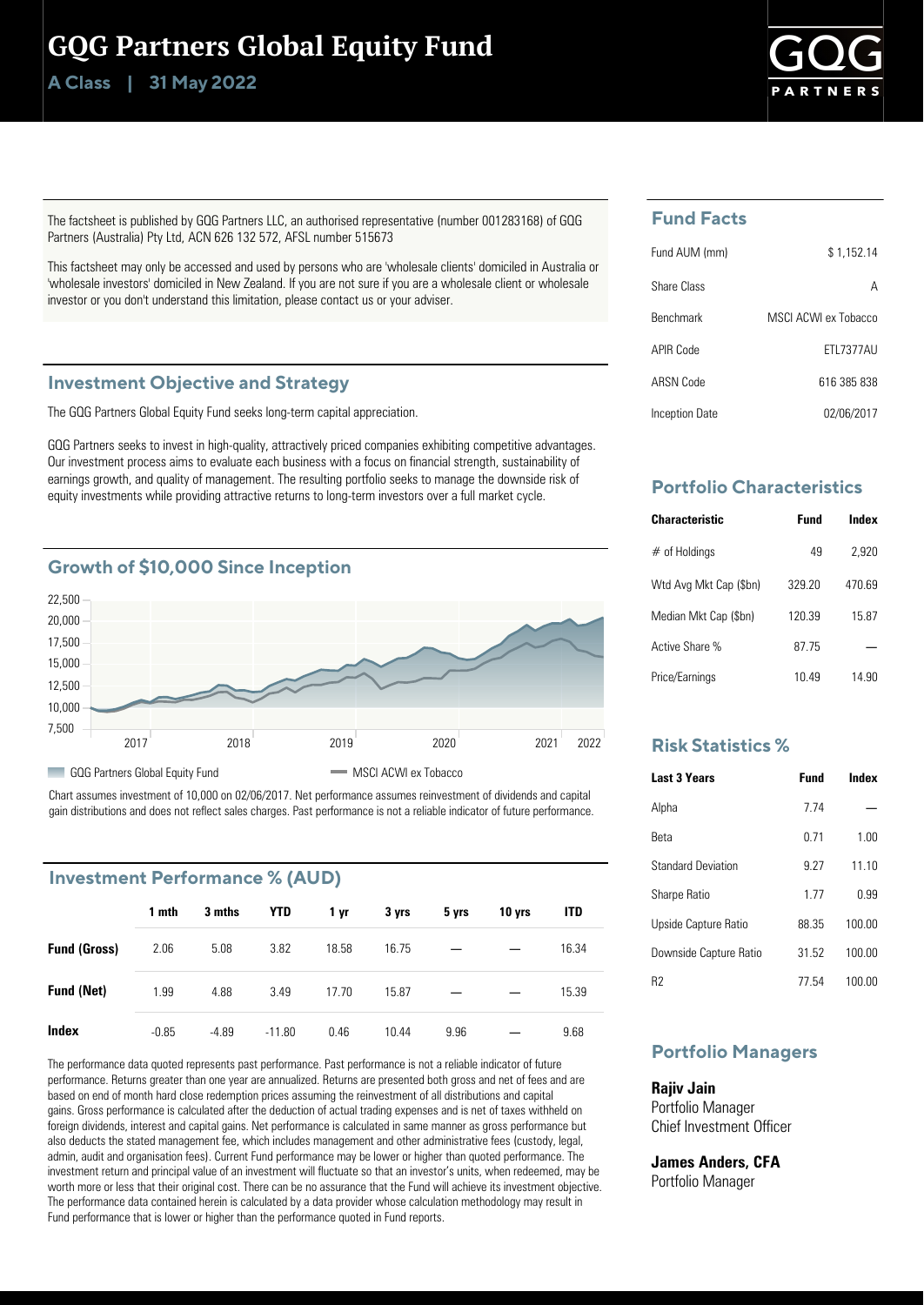# GQG Partners Global Equity Fund

**Class | A 31 May 2022**



### **Top 10 Holdings** (% total portfolio)

| Holding                          | Fund |
|----------------------------------|------|
| Exxon Mobil Corp                 | 7.0  |
| Occidental Petroleum Corp        | 59   |
| Walmart Inc.                     | 51   |
| Astra7eneca PLC                  | 51   |
| Johnson & Johnson                | 48   |
| UnitedHealth Group Inc           | 3.8  |
| Glencore PLC                     | 38   |
| Petroleo Brasileiro SA Petrobras | 34   |
| Devon Energy Corp                | 34   |
| Exelon Corp                      | 32   |
|                                  |      |
|                                  | 45.5 |

#### **Sectors** (% portfolio equity)

| Sector                        | <b>Fund</b> | Index | Under/Over |
|-------------------------------|-------------|-------|------------|
| <b>Communication Services</b> | 3.5         | 7.9   |            |
| <b>Consumer Discretionary</b> |             | 11.0  |            |
| <b>Consumer Staples</b>       | 13.0        | 6.6   |            |
| Energy                        | 31.2        | 5.2   |            |
| <b>Financials</b>             | 6.1         | 14.9  |            |
| Healthcare                    | 22.5        | 12.4  |            |
| Industrials                   | 0.0         | 9.4   |            |
| Information Technology        | 3.6         | 21.5  |            |
| <b>Materials</b>              | 13.2        | 5.2   |            |
| <b>Real Estate</b>            |             | 2.8   |            |
| Utilities                     | 6.9         | 3.1   |            |

## **Fund Sector Over Time** (% portfolio equity)



# **Enquiries**

Wholesale Clients domiciled in Australia and Wholesale Investors domiciled in New Zealand can direct all enquiries, including requests for a Product Disclosure Statement (PDS) and accompanying Reference Guide free of charge, to:

**Laird Abernethy,** Managing Director GQG Partners (Australia) Pty Ltd ACN 626 132 572 AFSL number 515673 Email: labernethy@gqgpartners.com Tel: +61 2 9238 8093

### **Portfolio Holdings**

Portfolio holdings are subject to change without notice. Cash and cash equivalents represented 3.71% of the total portfolio.

Top ten holdings identified and described do not represent all securities purchased, sold, or recommended for inclusion in the Fund and no assumption should be made that such securities or future recommendations were or will be profitable in the future. Country allocations reflect the country of risk of the securities in the portfolio as assigned by Morningstar, though GQG's portfolios are constructed based upon GQG's assessment of each issuer's country of risk exposure, which may not be the same as Morningstar's country assignment.

#### **Fund Expense %**

| <b>Buy Spread</b>      | 0.18 |                                                       |
|------------------------|------|-------------------------------------------------------|
| <b>Sell Spread</b>     | O 18 | *Inclusive of goods and<br>services tax (GST) and any |
| <b>Management Fee*</b> | በ 75 | reduced input tax credit                              |

## **Top 10 Countries** (% portfolio equity)